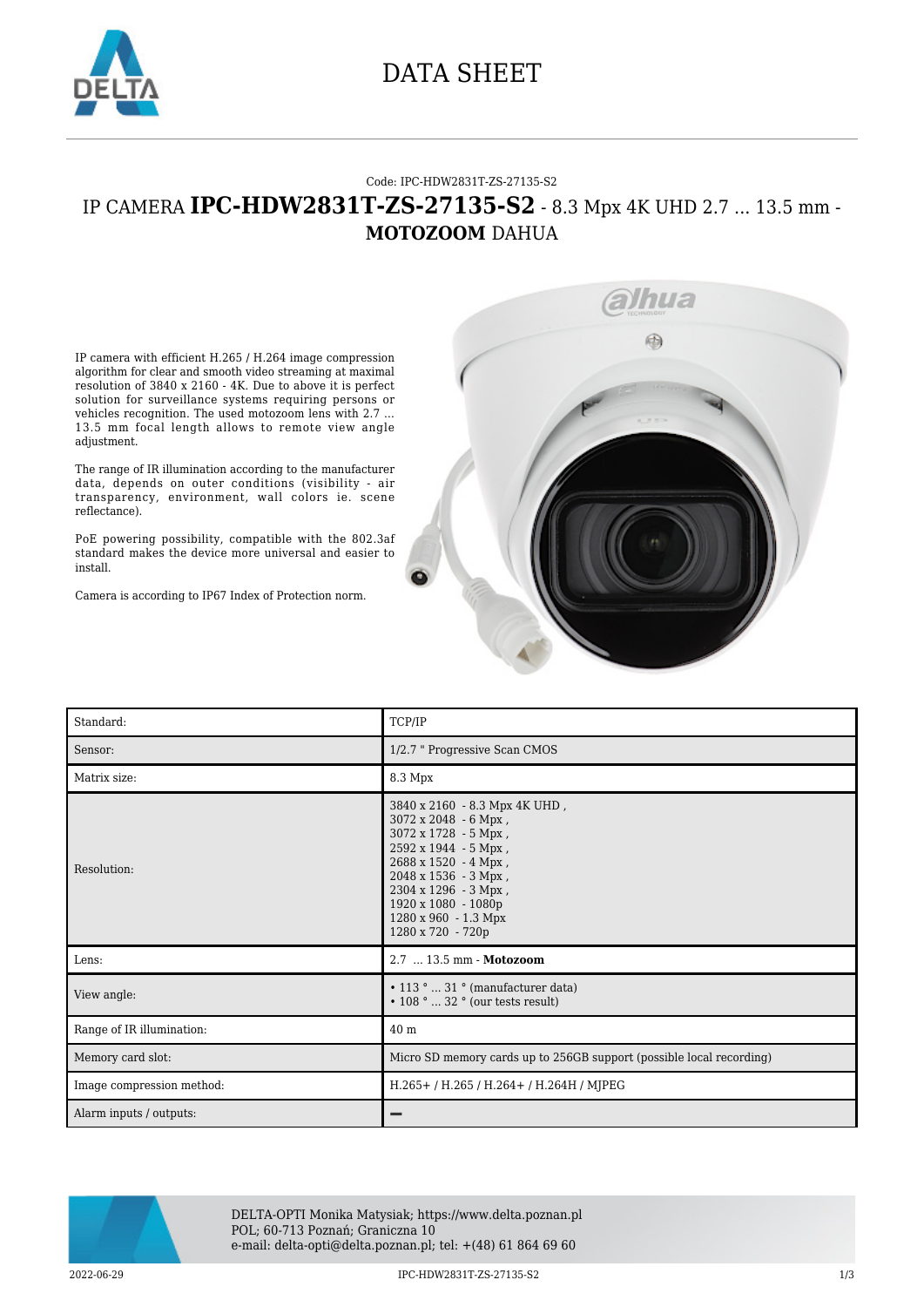

## DATA SHEET

| Audio:                         |                                                                                                                                                                                                                                                                                                                                                                                                                                                                                                                                                                                        |
|--------------------------------|----------------------------------------------------------------------------------------------------------------------------------------------------------------------------------------------------------------------------------------------------------------------------------------------------------------------------------------------------------------------------------------------------------------------------------------------------------------------------------------------------------------------------------------------------------------------------------------|
| RS-485 interface:              |                                                                                                                                                                                                                                                                                                                                                                                                                                                                                                                                                                                        |
| Network interface:             | 10/100 Base-T (RJ-45)                                                                                                                                                                                                                                                                                                                                                                                                                                                                                                                                                                  |
| Network protocols:             | IPv4/IPv6, HTTP, TCP, UDP, ARP, RTP, RTSP, RTCP, RTMP, SMTP, FTP SFTP DHCP<br>DNS DDNS, QoS, UPnP, NTP, Multicast, ICMP, IGMP, NFS, PPPoE, Bonjour                                                                                                                                                                                                                                                                                                                                                                                                                                     |
| WEB Server:                    | Built-in                                                                                                                                                                                                                                                                                                                                                                                                                                                                                                                                                                               |
| Max. number of on-line users:  | 20                                                                                                                                                                                                                                                                                                                                                                                                                                                                                                                                                                                     |
| ONVIF:                         | 19.12                                                                                                                                                                                                                                                                                                                                                                                                                                                                                                                                                                                  |
| Main stream frame rate:        | 15 fps @ 8.3 Mpx<br>25 fps @ 4 Mpx                                                                                                                                                                                                                                                                                                                                                                                                                                                                                                                                                     |
| Mobile phones support:         | Port no.: 37777 or access by a cloud (P2P)<br>• Android: Free application DMSS<br>• iOS (iPhone): Free application <b>DMSS</b>                                                                                                                                                                                                                                                                                                                                                                                                                                                         |
| Default admin user / password: | $admin / -$<br>The administrator password should be set at the first start                                                                                                                                                                                                                                                                                                                                                                                                                                                                                                             |
| Default IP address:            | 192.168.1.108                                                                                                                                                                                                                                                                                                                                                                                                                                                                                                                                                                          |
| Web browser access ports:      | 80, 37777                                                                                                                                                                                                                                                                                                                                                                                                                                                                                                                                                                              |
| PC client access ports:        | 37777                                                                                                                                                                                                                                                                                                                                                                                                                                                                                                                                                                                  |
| Mobile client access ports:    | 37777                                                                                                                                                                                                                                                                                                                                                                                                                                                                                                                                                                                  |
| Port ONVIF:                    | 80                                                                                                                                                                                                                                                                                                                                                                                                                                                                                                                                                                                     |
| RTSP URL:                      | rtsp://admin:hasło@192.168.1.108:554/cam/realmonitor?channel=1&subtype=0 -<br>Main stream<br>rtsp://admin:haslo $@192.168.1.108.554/cam/realmonitor?channel=1$ &subtype=1 - Sub<br>stream                                                                                                                                                                                                                                                                                                                                                                                              |
| Main features:                 | • Motozoom lens<br>• WDR - 120 dB - Wide Dynamic Range<br>• 3D-DNR - Digital Noise Reduction<br>• ROI - improve the quality of selected parts of image<br>• BLC - configurable Back Light Compensation<br>• HLC - High Light Compensation (spot)<br>• Day/night mode<br>• ICR - Movable InfraRed filter<br>• WB - White Balance (ATW/AWB/manual/indoor/outdoor)<br>• AGC - Automatic Gain Control<br>• Mirror - Mirror image<br>• Sharpness - sharper image outlines<br>• Configurable Privacy Zones<br>• Motion Detection<br>• IVS analysis : crossing the line (tripwire), intrusion |
| Power supply:                  | $\cdot$ PoE (802.3af),<br>• 12 V DC / 640 mA                                                                                                                                                                                                                                                                                                                                                                                                                                                                                                                                           |
| Power consumption:             | $\leq$ 7.6 W                                                                                                                                                                                                                                                                                                                                                                                                                                                                                                                                                                           |
| Housing:                       | Dome - Metal                                                                                                                                                                                                                                                                                                                                                                                                                                                                                                                                                                           |
| Color:                         | White                                                                                                                                                                                                                                                                                                                                                                                                                                                                                                                                                                                  |
| Vandal-proof:                  |                                                                                                                                                                                                                                                                                                                                                                                                                                                                                                                                                                                        |